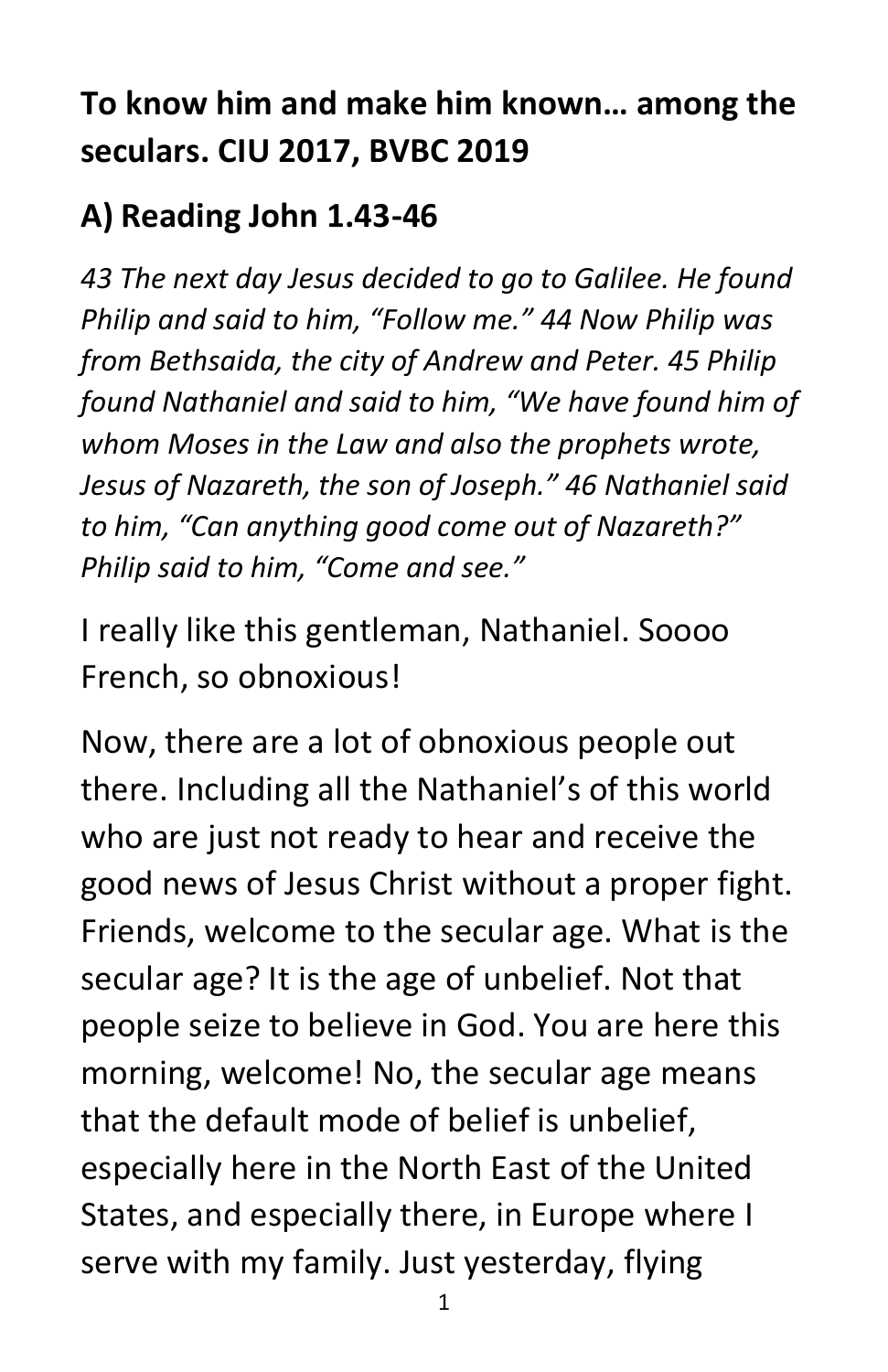through London, I was seated next to an IBM French engineer. When I asked her what she was doing for living, she said: "I am an evangelist for IBM". "A WHAT?" Age of unbelief… An evangelist for IBM, selling their top products in Artificial Intelligence. "Brilliant, I said. I am an evangelist too! For the Church of Jesus!" "A WHAT?"

I love the person of Nathaniel in Scriptures because he embodies for me the 3 marks of the secular man, like this French IBM engineer. See if, through his persona, you don't recognize some of your colleagues, class-mates or even perhaps, some of your family members…

### **1. Individualism**

First episode, it all starts with Nathaniel, sitting under a fig tree, watching the world, ALONE. What is he thinking about? We don't know, the text doesn't say. Maybe he is wrestling with some of life's deepest questions like: why am I here? Where do I come from? What shall we eat for lunch? Did my wife really lock the house this morning before getting into the car? I mean, real, deep existential questions.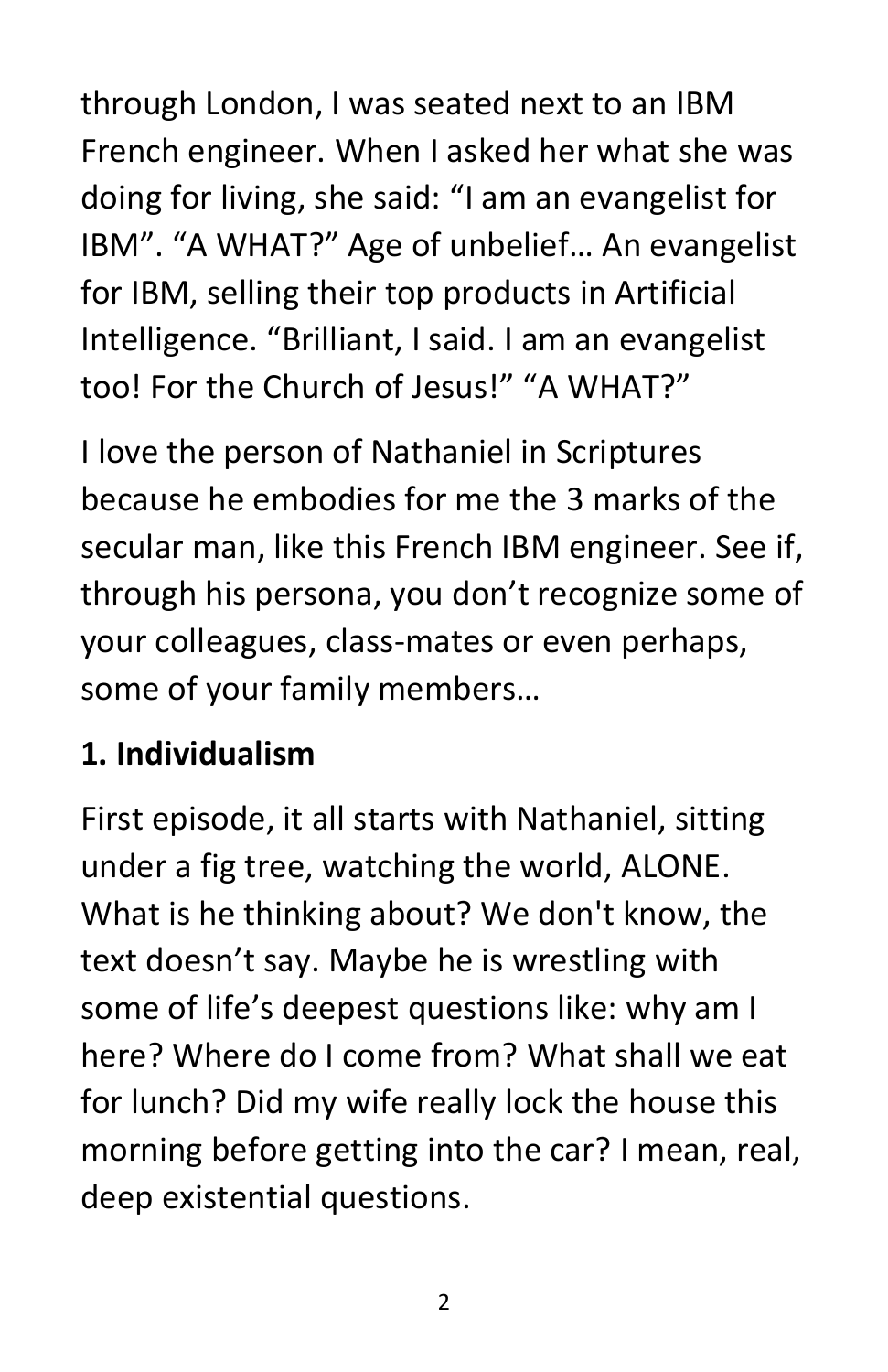Nathaniel is developing a worldview of his own. You might ask: what is a worldview? Well, it is a view of the world. Thank you. Aren't you glad you came this morning?

A worldview is a view of the world, taken from what you can see through your own eyes. It is an attempt to define reality, using yourself as the starting point. First mark of the secular man: individualism. It all starts with me and what I can see. What I see is real, what I don't see is NOT real.

What do you see this morning? Do you see the heavens opened, and the angels worshiping the LORD with us? Just because you don't see them doesn't mean it is not real.

# **2. Cynicism**

Then comes Philip... Philip. You know who I am talking about. You are home, thinking deep existential questions watching your favorite sitcom on your sofa, and then the telephone rings, and it's Mr Oh-my-goodness-you-willnever-believe-what-happened! The guy is tripping over his words, sooo excited and he wants to say. So he talks talks talks talks. And you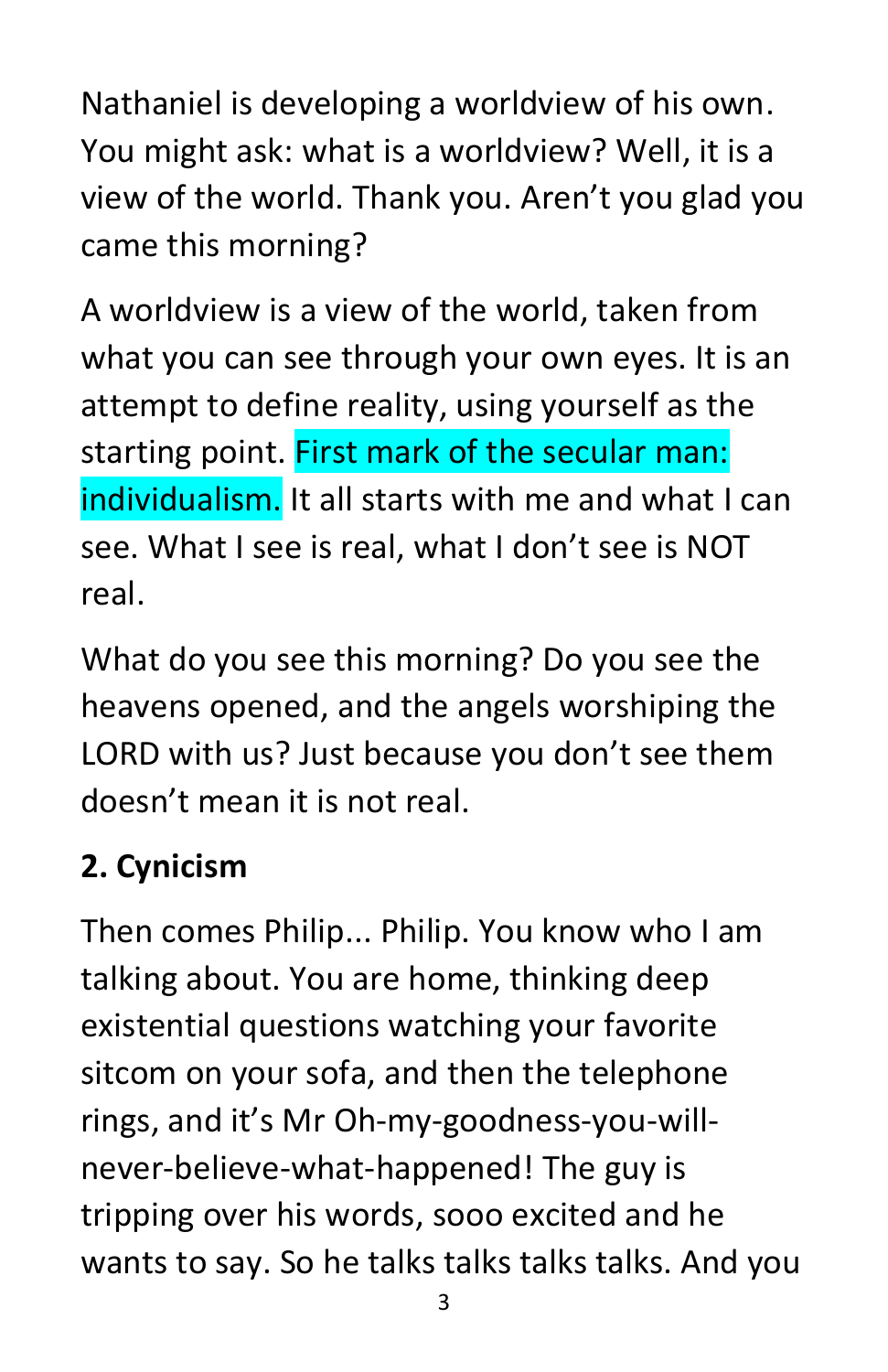get bored bored bored. Here we go, that's Philip in case you couldn't visualize it.

- Nathaniel, we found the Messiah, the one that Moses announced. The one we are to listen to. He is Jesus of Nazareth, the son of Joseph!
- Nazareth? Seriously? What good can come out of Nazareth? Are you kidding me?

It's as if someone came to you and said: Hey, I have met God and he lives in Dover DE. Dover? Really? Are you kidding me?

See, the modern man is cynical. What is cynicism? It is more than skepticism. For the skeptic doesn't know if it is true or not. The cynic knows that it cannot be true. Because he doesn't want it to be true. Second mark of the secular man: cynicism.

Are you cynic? Have you decided what you will believe and what you will not believe, not based on truth but what you wish were true? What you really want to be true?

Are you worshiping him this morning, with the angels? Do you see the heavens opened?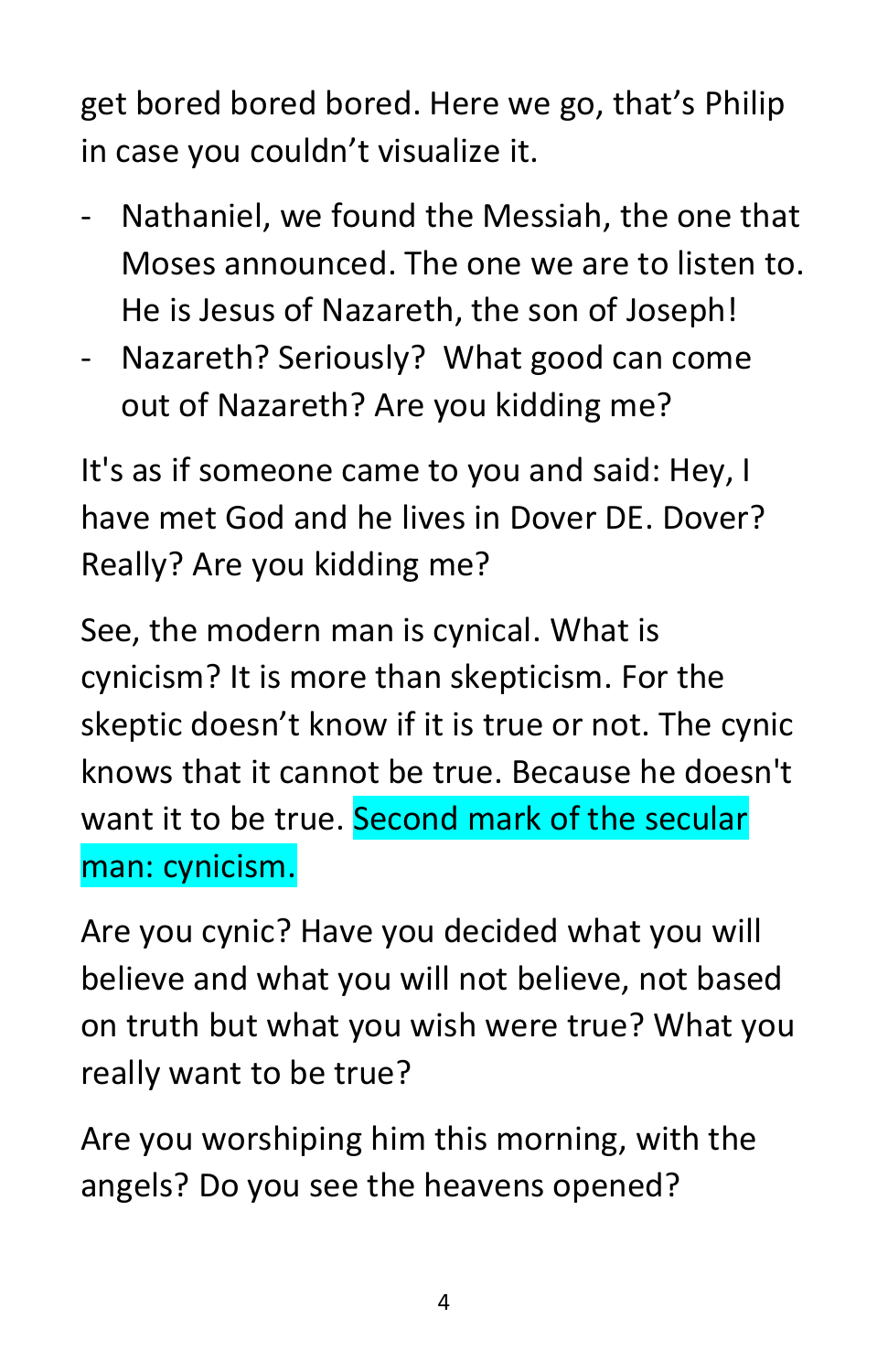## **3. Pragmatism**

So here is the situation: you're at home relaxing on your sofa watching TV, Mr Philip who is super excited calls. He wants you to check it out. So what do you do? You get off the sofa and go check it out. Because that's the only way to get Philip off your back!

Besides, you think for yourself: Unless I can see it and experience it for myself, I just won't believe it. You think that's fair, isn't it?

See the secular man requires experience to validate knowledge. If he doesn't see it and experience it, he just won't believe it.

A little bit like Thomas, the other disciple: "Unless I see in his hands the mark of the nails, and place my finger into the mark of the nails, and place my hand into his side, I will *never* believe."

Third mark of the secular man: pragmatism. He must see it, he must feel it, he must experience it. Otherwise he will *never* believe it.

How much do you still need to experience before you can believe? You hear a lot of truths from the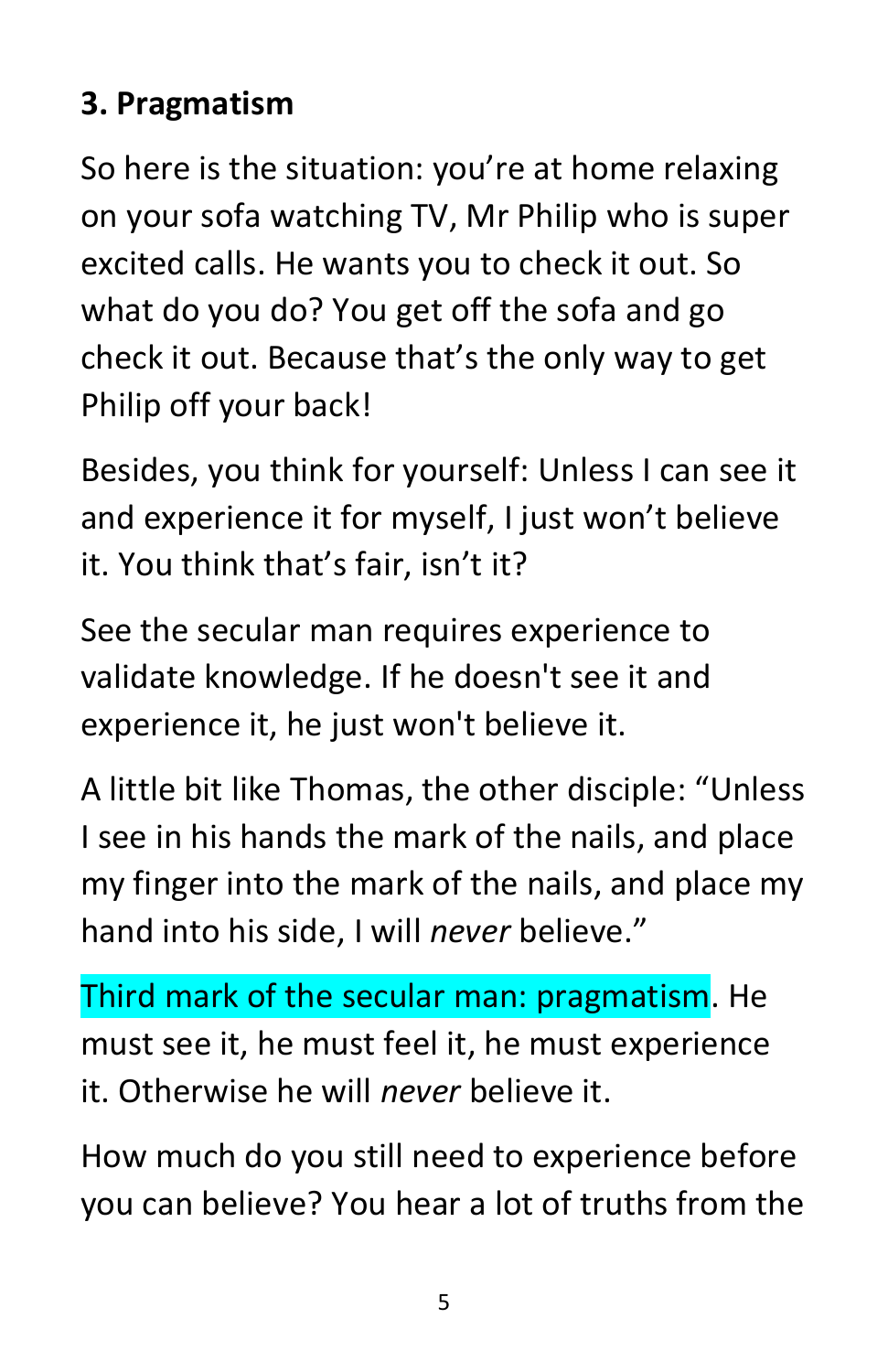Bible, week after week, and in your mind, you think: I just don't know.

And there are all these Philips around you, some in your youth group, and they just aggravate you. I really wish I could believe, but… I just can't. I haven't seen it for myself. Listen, Faith is a gift. But is not the gift of stupidity. You don't need to believe in things that are not true. Only crazy people do that. No, God is not afraid of your questions my friend. Keep on searching. But watch out for cynicism. *True* inquiry is always *genuine* inquiry.

So here you have it. The 3 marks of the secular man: individualism, cynicism and pragmatism.

Individualism: unless I see it, Cynicism: unless I want it, Pragmatism: unless I experience it, I won't believe it. Period.

Does this sound familiar? Can you picture now the Nathaniels in your life? And you ask yourself: how in the world will this person ever encounter Jesus? Poor Philip, poor me! The City on the Hill wants to hide!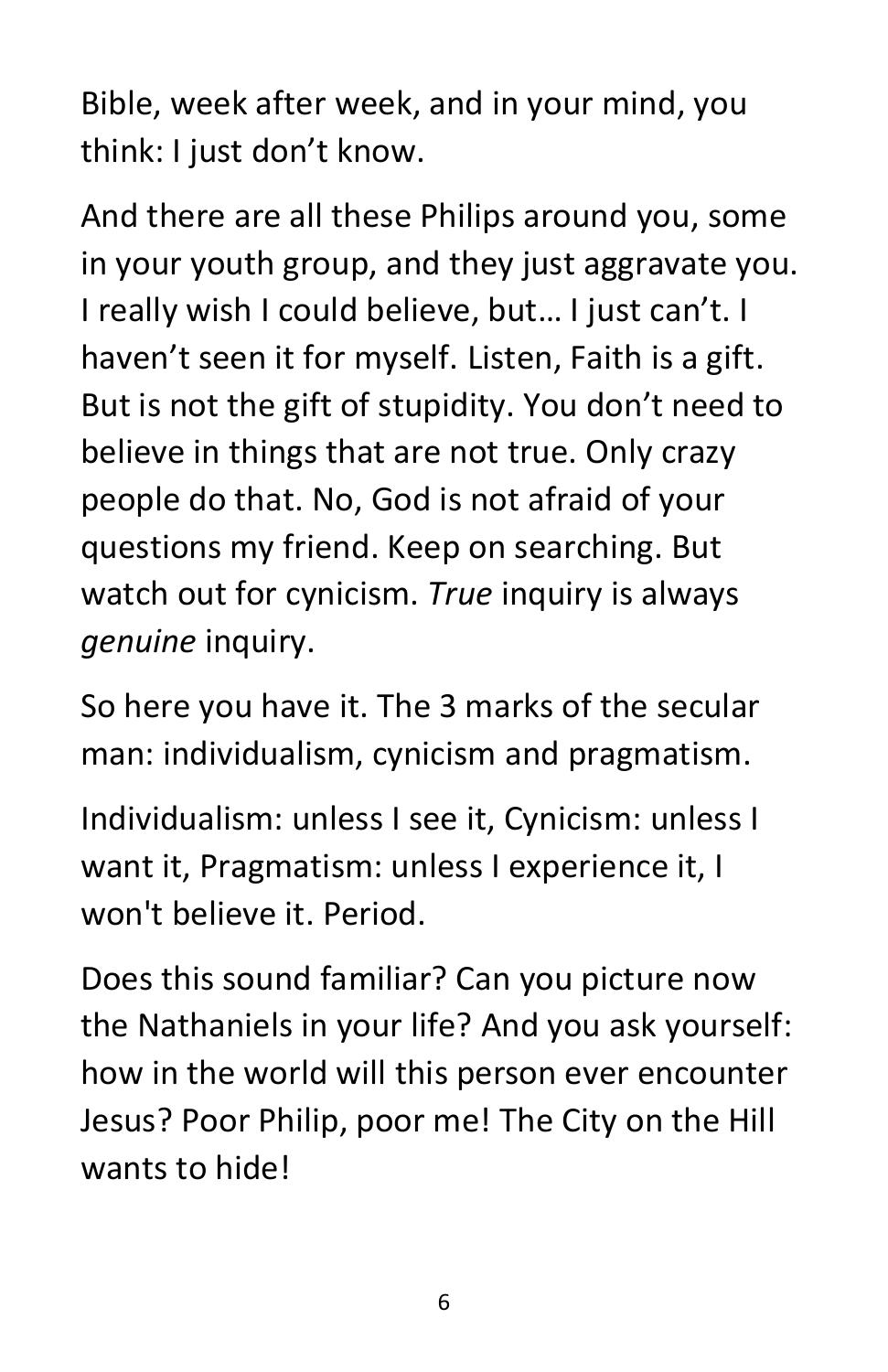Fortunately, the story doesn't stop there! Listen to the next episode.

## **B) Reading John 1.47-51**

*47 Jesus saw Nathaniel coming toward him and said of him, "Behold, an Israelite indeed, zin whom there is no deceit!" 48 Nathaniel said to him, "How do you know me?" Jesus answered him, "Before Philip called you, when you were under the fig tree, I saw you." 49 Nathaniel answered him, "Rabbi, you are the Son of God! You are the King of Israel!" 50 Jesus answered him, "Because I said to you, 'I saw you under the fig tree,' do you believe? You will see greater things than these." 51 And he said to him, "Truly, truly, I say to you,13 you will see heaven opened, and the angels of God ascending and descending on the Son of Man."*

## **1. I see you!**

Jesus said to Nathaniel: "Before Philip called you, I saw you!"

What? Are you saying that I was not ALONE under my tree? Awkward…

Nathaniel, Nathaniel. You believe that the world is limited to what you can see. But from where I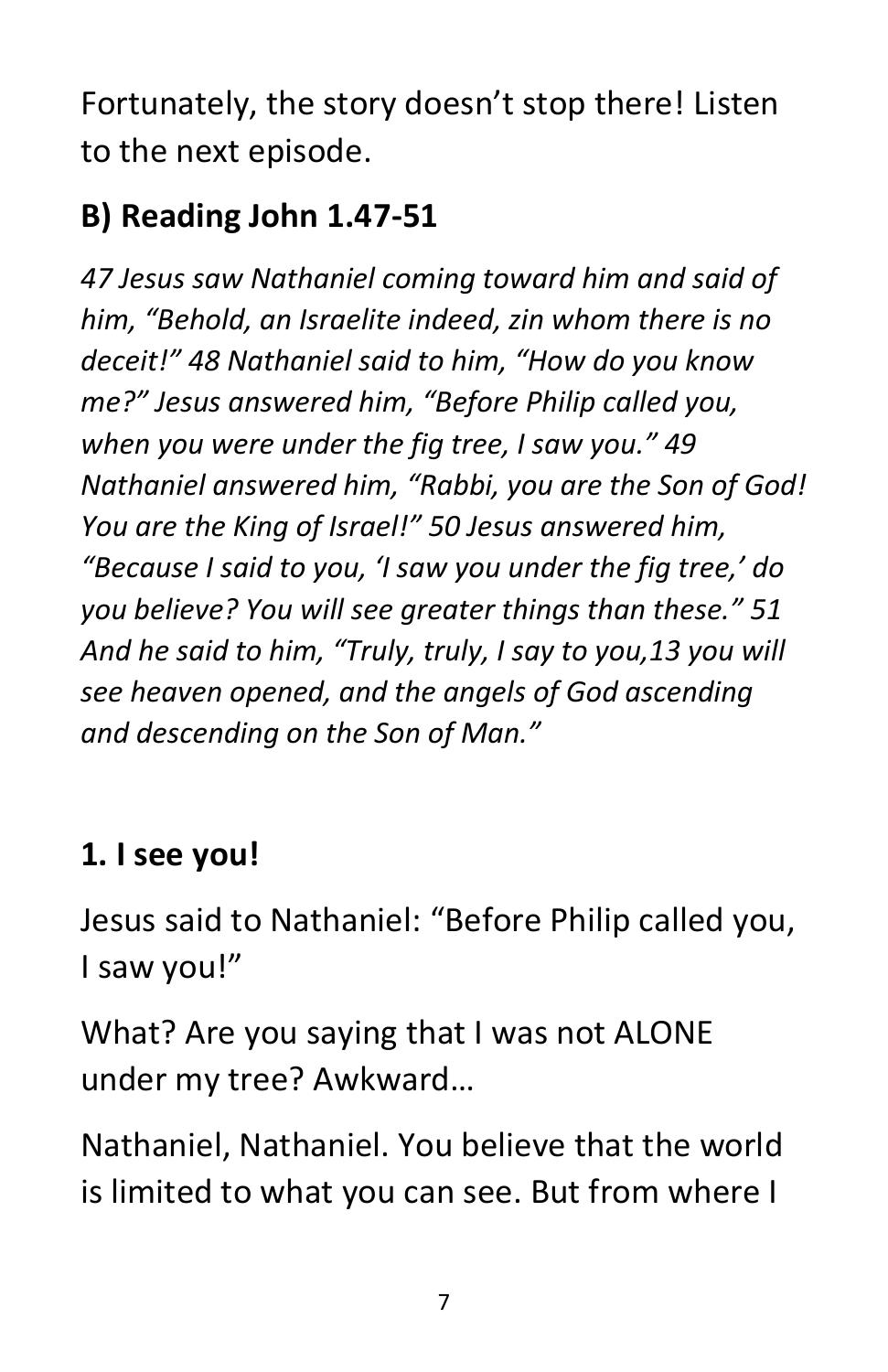stand, I see you, I have always seen you! Now is time for you to come and see me!

I remember, Patrick. A fellow engineer when I was working at the Michelin plant while doing my studies in seminary. Patrick is French. Obnoxious. One day, at a dinner party, he said very loudly so that everybody could here: God doesn't exist. That's just make-believe, a fairy tale for crazy people.

I looked at him and said: Maybe you don't see him from where you are seated. I invite you to have a better look. We studied the Scriptures together for a whole year. I answered all his questions. At the end, he said: I know that the problem is not with God. It is with me. I just don't want to see him. Sad but true.

#### **2. I want you**

Jesus said to Nathaniel: "Behold, an Israelite indeed, in whom there is no deceit!"

What? Are you saying that not only you saw me, but you also know me? Bizarre!

Yes! Nathaniel, I see you and I know you. There is nothing of your life that is hidden from me. I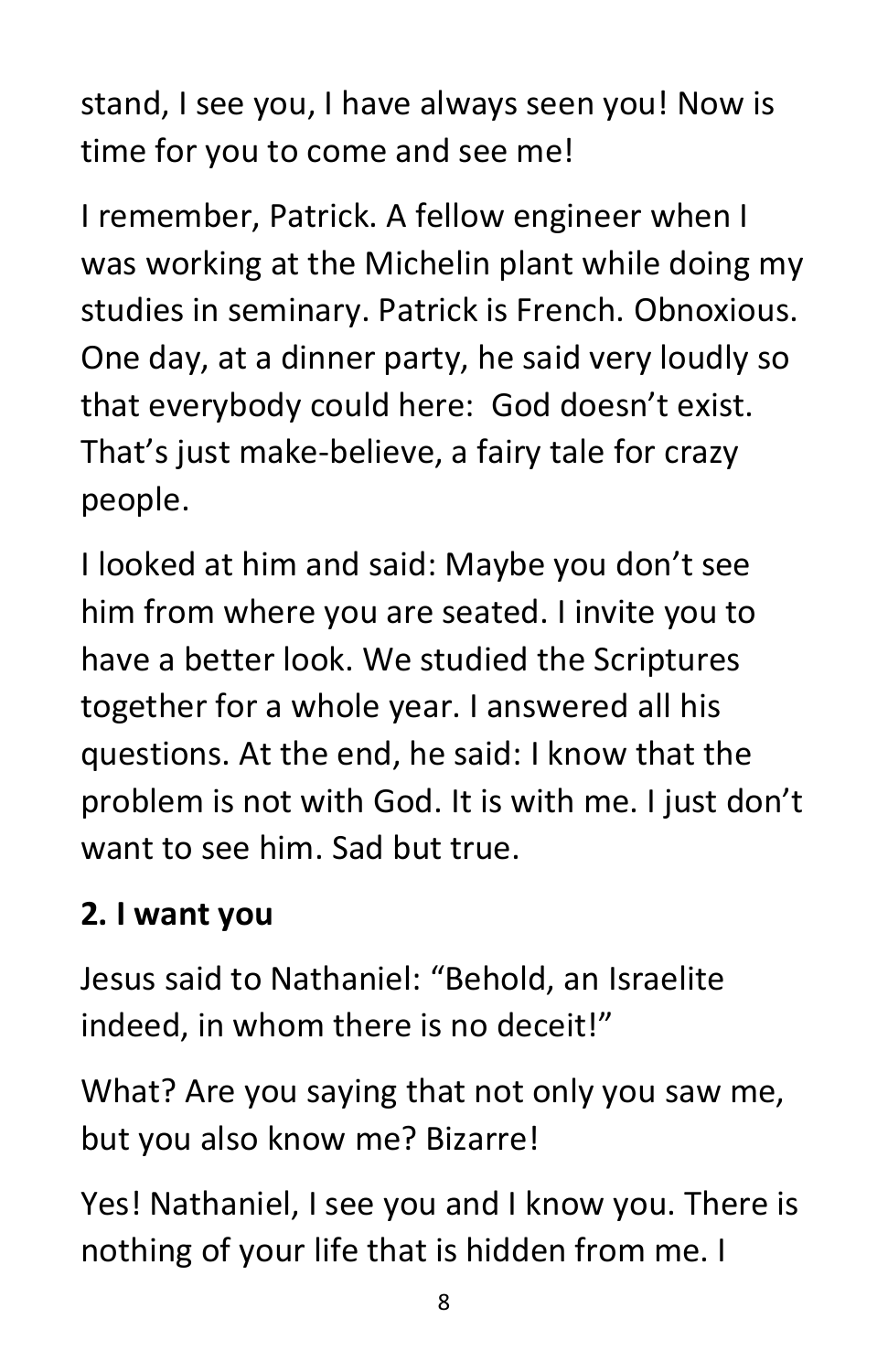know your story, inside and out. I know your name and everything that comes with it. The bad and the good.

See the love of Jesus? He could have said: Here is the most obnoxious French guy in Israel. No. He affirms Nathaniel while pointing at his limitedness.

Nathaniel, you think you know. But you don't. That's the core of human sin: thinking that you know good from evil. But you don't. That's a lie. You don't know anything. You don't know right from left. He knows, you don't. The question is: will you confess your sin? Will you admit that you don't know?

Jesus is gently pulling Nathaniel out of his hiding place. Come and see!

The closer you get to Jesus, the more you realize that you are a sinner. Even more of a sinner that you would be willing to confess. But at the same time, in the same moment, you realize that you are loved. Even more loved than you ever dreamed you could be. Both are true at the same time.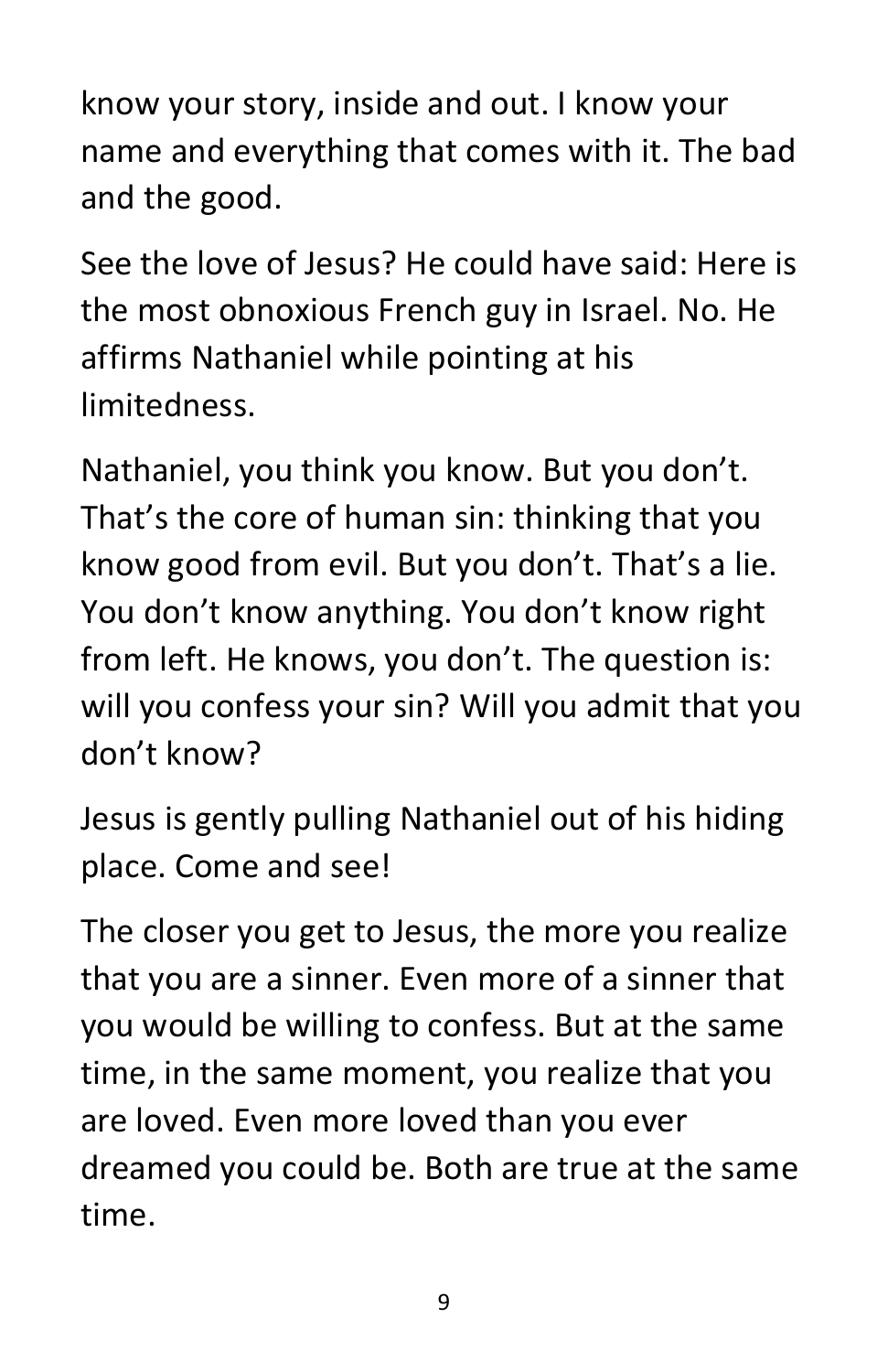I remember, Richard, a young intern at Michelin. Bright mind, Harvard graduate, mechanical engineer. We talked a lot about God. Lots of questions. And one day it just dawned on me. There was enough evidence out there to believe. He just didn't want to admit that he didn't know. Tough cookie. So I looked at him and said: Richard, you are way more intelligent than I am. I just have one question for you. Why are so scared to be loved? You know that God sees you and knows you. Why do you resist his love?

Listen, how many people can see right through you and still love you despite all the brokenness and junk that is in your heart?

Only one: Jesus of Nazareth. Hard but true!

## **3. I call you**

Jesus said to Nathaniel: "Because I said to you, 'I saw you under the fig tree,' you believe? You will see greater things than these!"

What? Are you saying that there is more to life than what I think there is? I mean more than just watching Netflix series on my sofa? Crazy!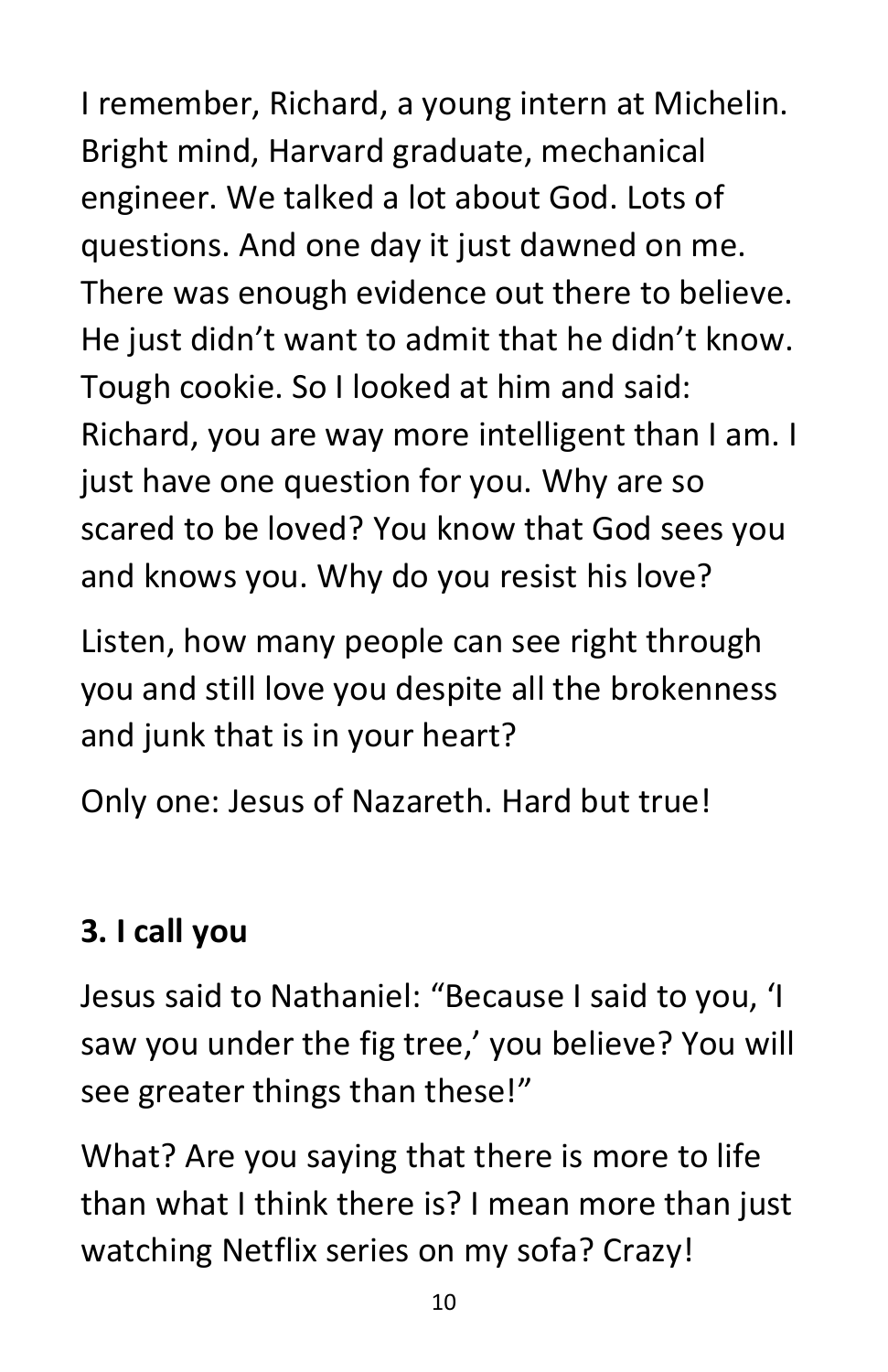Absolutely. You haven't seen anything yet my friend.

I see you, I know you and I call you to follow me!

See how beautiful Jesus is? How he is reaching out to Nathaniel? Jesus is calling Nathaniel to conversion: from death to life. From sofa to sola. Sola fidei, sola gracia, sola Christo! Rabbi, son of God, King of Israel!

This is the Gospel we proclaim: that true life is following Jesus in his death and in his resurrection. Death to self, life in him, for him, to him.

Jesus calls Nathaniel to die to his own desires, to his own dreams, to his own visions. For unless the grain falls into the ground, it cannot bear much fruit.

I remember Helen. The first time I saw her, she was hiding behind her hair, her bangs covering her eyes. She was born with a hearing disability. She thought: maybe God can heal me. We met, we read Scriptures, she encountered Jesus who called her to come and die. Die to her dream to hear well again. But she responded. Today, she is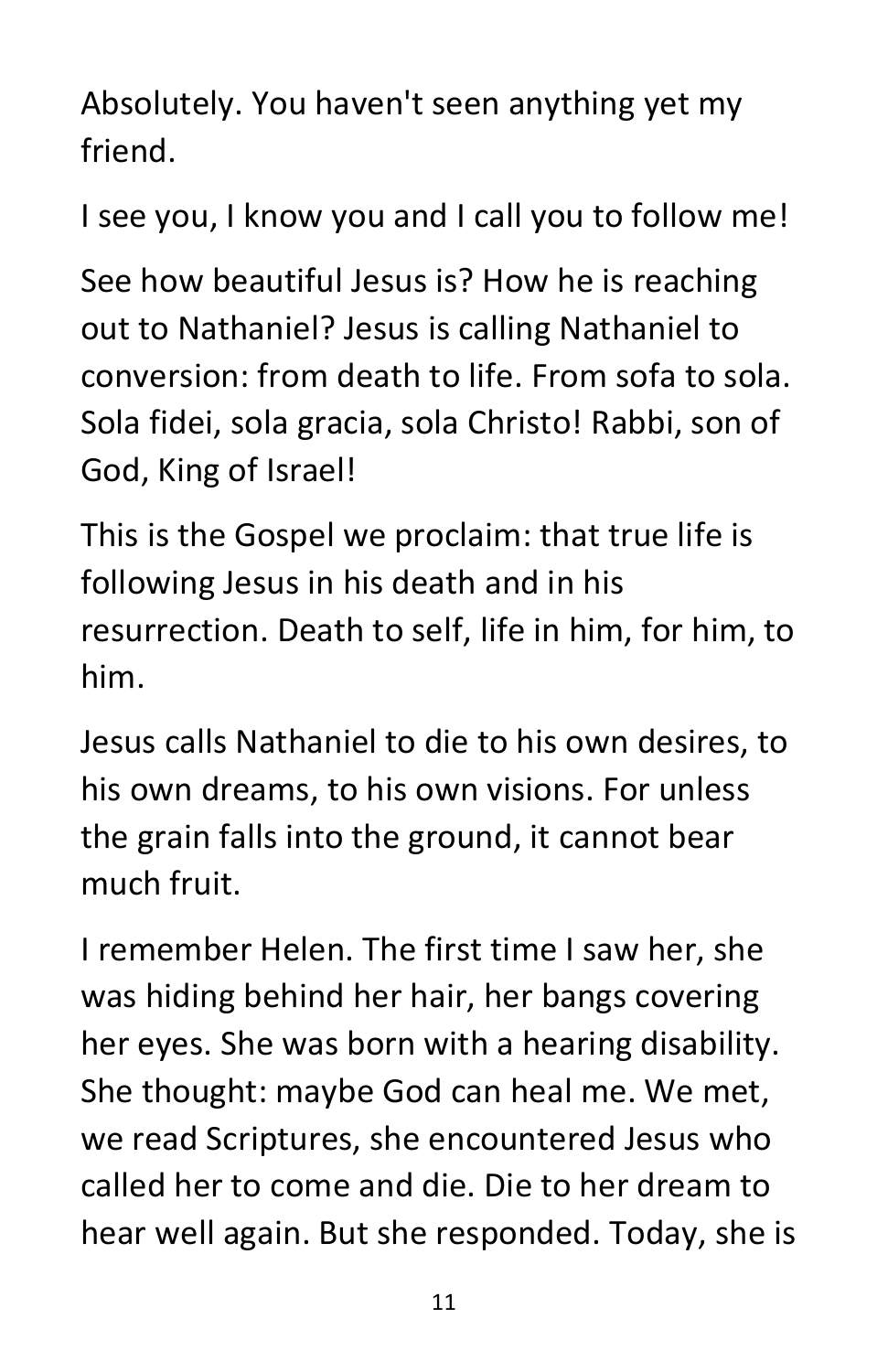reaching out and discipling people with hearing disabilities. She is seeing greater things indeed!

Have you died my friend? Have you died to your dreams? If you haven't died, you won't see greater things. Jesus calls you to come and die. So that you may live. Not your life, but His life through you.

Have you responded this morning? Are you worshiping him now, with the angels? Do you see heaven opened?

# **Conclusion**

Our world is full of Nathaniel's. And sometimes we think: boy they are not a gift from God. Watch him, watch Jesus turn their lives upside down so that they may become who they were truly meant to be: a gift to God. A gift for God. A gift from God. In fact, that is the very meaning of Nathaniel's name in Hebrew is "Gift from God" Don't give up. God is still in control!

To the individualist who says: unless I see it, to the cynic who says: unless I want it, to the pragmatist who says: unless I experience it, Jesus says: I see you, I want you and I call you! Come,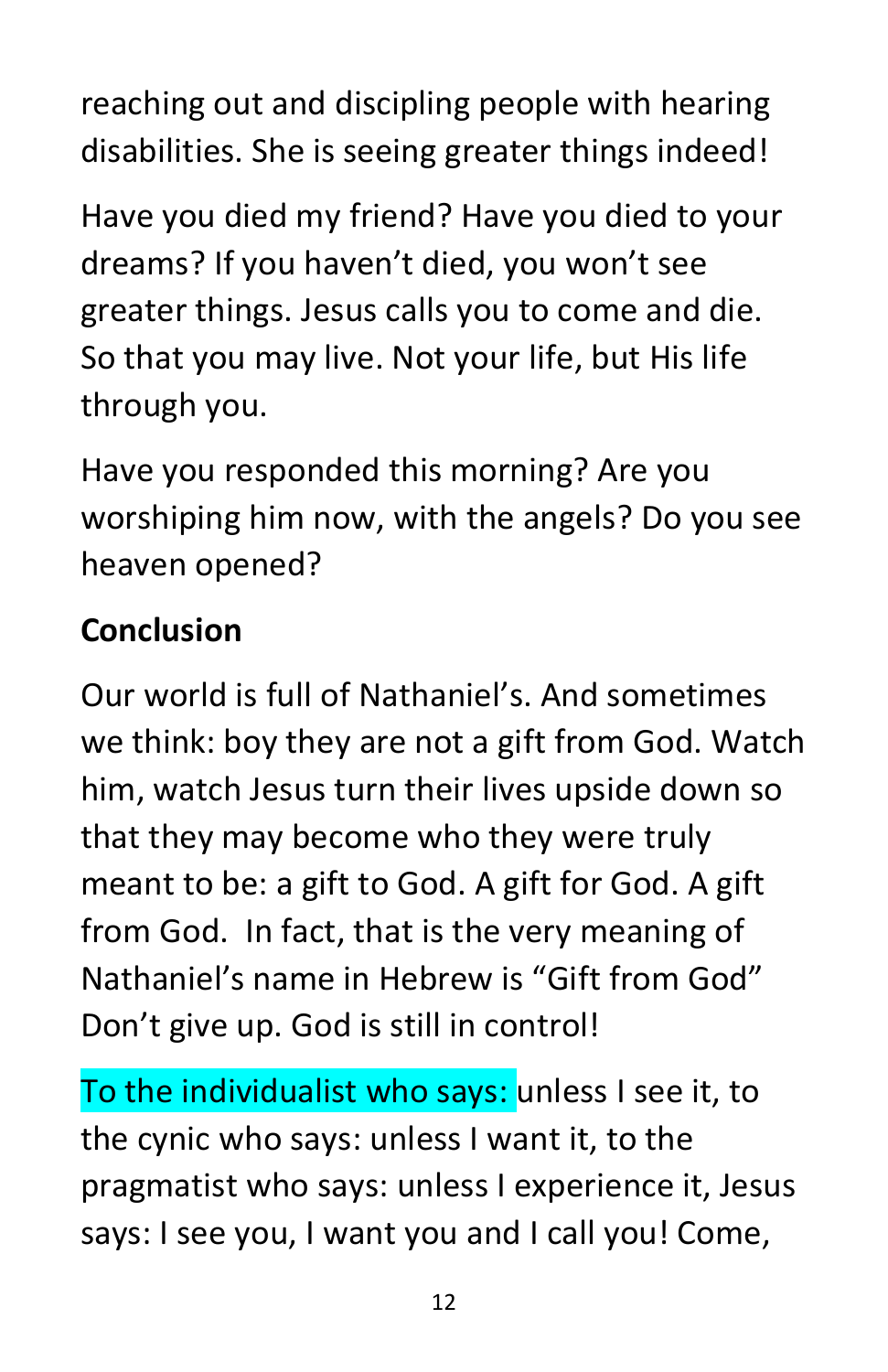see and follow me! Jesus is the answer to the secular man's deepest questions!

#### **Response**

We listened to the Word of God, now we need to respond to the Word of God.

This morning, there are three possibilities. Maybe you are like Philip, you are full on with your faith, and want the whole world to know about it. You want to shine like a city on the hill. Don't give up, continue to share the greatest story of all time, the Gospel of Jesus Christ. Like the Philip we read about this morning, don't take it personally if people give you a push back. It's normal. Remember that the default mode of belief today is unbelief. You are the weirdo, not them! Thank you for your love for Jesus and your passion to make him known. Keep up the good work.

Second possibility, you are the anti-thesis of Philip and you can only wish this sermon were over. Faith is not for you, at least not for now. You respect the Philips around you, but it is not your thing. Can I say something to you? Thank you for coming this morning. Really. Thank you. I have seen so many husbands dragged by their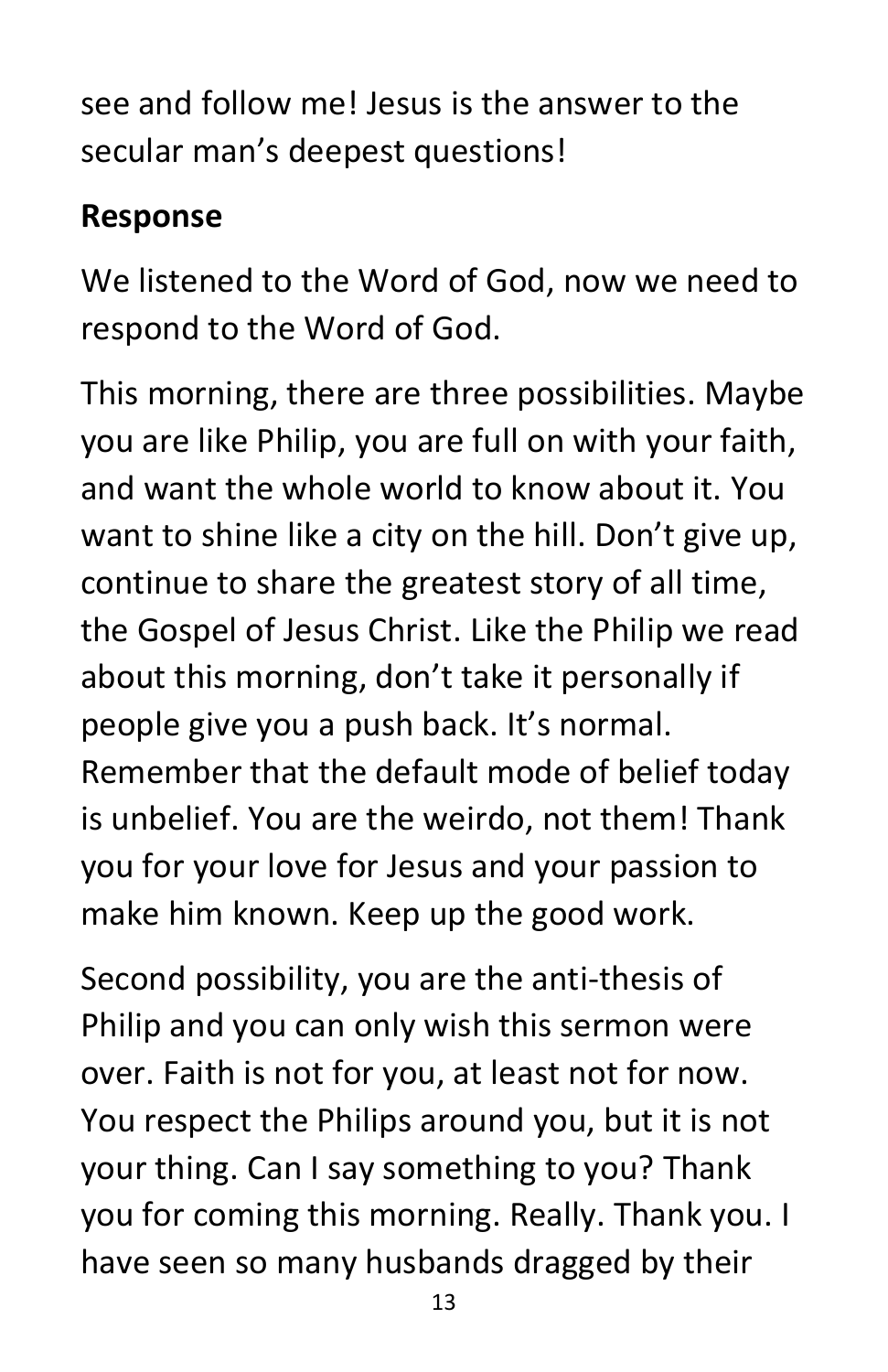wives to church service Sunday after Sunday in the hope they would convert. And you do it because you love her. Thank you! But can I make one request? That you would be patient just a little longer? Because I would now like to address a third group in our midst.

Maybe this morning you identify with Nathanael. You know that Jesus sees you, Jesus knows you, and calls you to follow him. You know that it is time to respond to his call.

You may still have many questions. You tend to be skeptical, borderline cynical and the fact that you grew up in a Christian family doesn't change the matter. It's often more difficult to find your own voice when for so long you have been told he is the only voice. I understand.

Lesslie Newbigin, a great thinker once said:

… skepticism is not the active principle in the advance of knowledge. The active principle is the willingness to go out beyond what is certain, to listen to what is not yet clear, to search for what is hardly visible, to venture the affirmation which may prove to be wrong, but which may also prove to be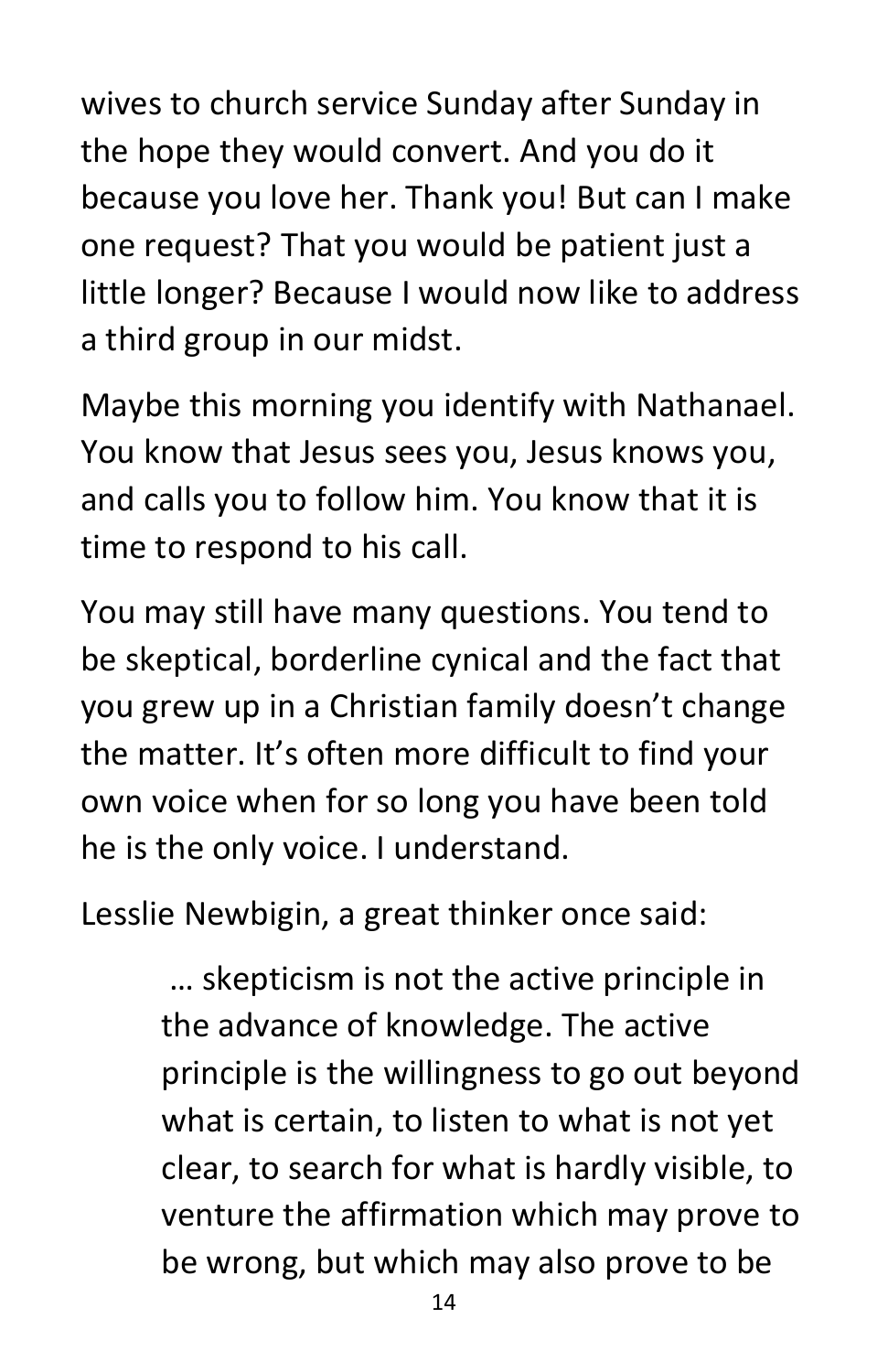the starting-point for new conquests of the mind. In the traditional language of Christianity, the name for that active principle is faith. (1996, 84)

See, Nathanael listened to what was not yet clear, searched for what was hardly visible, ventured the affirmation which could prove to be wrong. And yet it proved to be the starting-point for new conquests. Jesus saw him, wanted him and called him to greater things, greater conquests. It is time my friend, time to let him lead your life. If this morning, as Nathanael, you wish to come and follow him, I want to offer a prayer for you. A prayer that you can make yours by repeating after me.

# **Prayer of confession**

Jesus, I thank you because you see me. You know all my life, the good and the ugly. Yet you continue to call me. Strange. Strange to be loved despite my deepest flaws. Strange to be loved in spite of myself. Thank you for not giving up on me.

I confess this morning: I don't know you and I have often resisted you. I am sorry for my sins.